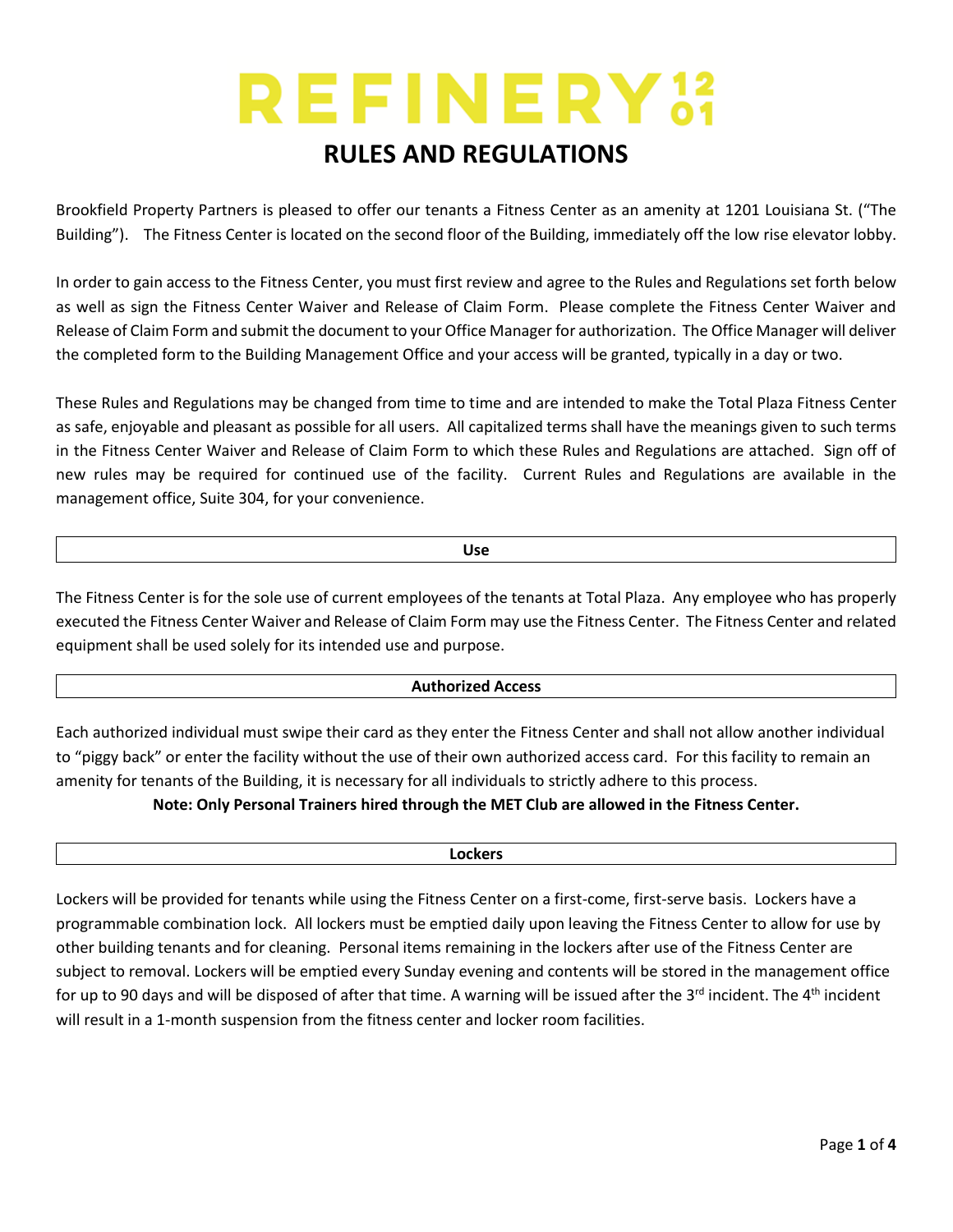A towel service has been implemented for the locker rooms, which is subject to change. Currently, clean towels will be stored in the locker rooms and a hamper will be located in the locker rooms for disposing of soiled towels. Towels are not to be removed from the locker room area. Procedures will be modified to ensure greater control should we find that towels are being removed from the locker room area.

#### **Operation**

Authorized users shall be allowed access to the Fitness Center during the following hours: 5:00am – 9:00pm Mon-Fri, 8:00am – 5:00pm Saturday, and closed on Sunday. The Fitness Center shall be subject to closure for repair, cleaning or emergency. The Building Owner or Building Management Office may change the Fitness Center hours of operation from time to time at its sole discretion.

#### **Clothing and Personal Hygiene**

Users of the Fitness Center must wear clean and appropriate attire while in the Fitness Center and while going to and from the Fitness Center from anywhere in the Building. Shirts, shorts or sweat suits and athletic shoes must be worn at all times while using Fitness Center equipment.

Should the Management Office receive complaints about any user's personal hygiene; it may result in termination of access to the Fitness Center, should the problem not be resolved.

#### **Conduct**

Any conduct which unreasonably interferes with the use or enjoyment of the Fitness Center by another person, or disrupts or interferes with the safe, orderly, and efficient operation of the Fitness Center and equipment, is strictly prohibited. Personal radios, iPods or other similar devices shall not be used without headphones. Any person in violation of this section may be subject to immediate and permanent expulsion from the Fitness Center.

#### **Equipment**

Please do not move or attempt to move the equipment in the Fitness Center. Please do not drop the weights. Questions, comments or suggestions should be directed to the Building Management Office.

#### **Tobacco and Alcohol**

Consumption of any tobacco, marijuana or alcohol while in the Fitness Center or locker room area is strictly prohibited.

#### **Solicitations and Petitions**

Solicitations for the sale of any product or service or collecting for any charitable organization or collecting signatures for any petition of any kind in the Fitness Center is strictly prohibited.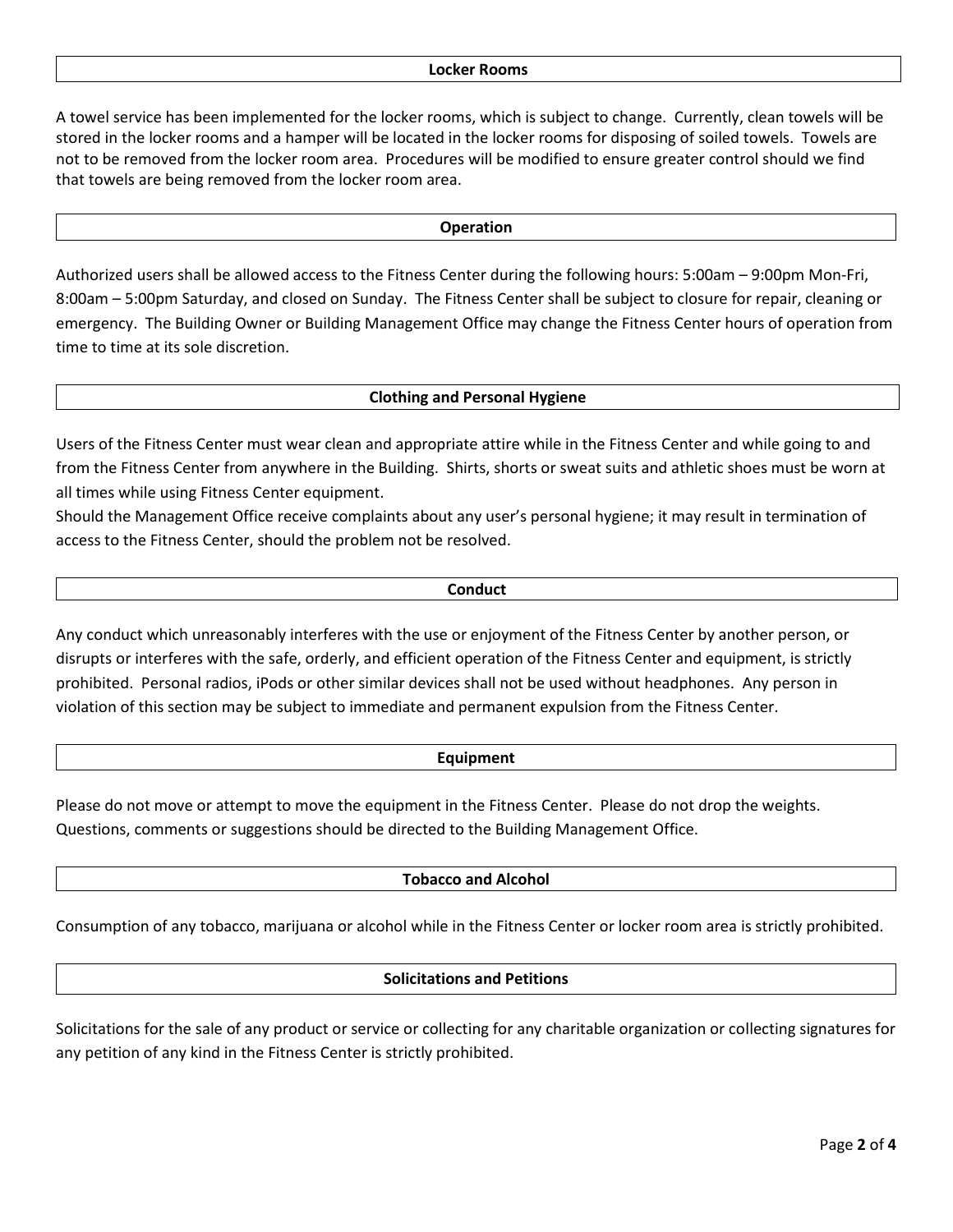All users must present their access cards upon request by any employee of the Owner or the Building Management Company. The Building Owner, the Building Management Company and any future operator of the Fitness Center shall assume no responsibility for lost or stolen access cards.

#### **Notices, Complaints or Suggestions**

Users shall notify the Building Management Office immediately if they discover any unsafe or hazardous defect, breakage of equipment or unfavorable condition relating to the Fitness Center or the equipment therein by calling the Building Management Office at (713) 651-9800. Comments or suggestions as to the operation, maintenance, services or equipment at the Fitness Center are always welcome. Such comments or suggestions can be sent to the Building Management Office by way of the office manager in the tenant's organization or by calling (713) 651-9800.

#### **Food and Beverages**

Food and beverages (except for water) are prohibited and shall not be brought into or consumed in the Fitness Center. Water in a container (excluding glass containers, which are not permitted) with a closed lid may be consumed within the Fitness Center. There are drinking fountains in the Fitness Center.

#### **Other Facilities**

All Rules and Regulations herein set forth shall also apply to the shower and locker rooms.

#### **Maintenance**

No user shall leave trash, debris or articles of clothing in the Fitness Center or in the locker rooms when they are not using the facility.

#### **No Liability**

The Building Owner, Building Management Company and any future operator of the Fitness Center shall assume no liability for loss or damage to personal property, clothing, jewelry or other valuables brought into or stored in the Fitness Center or locker facilities. Each user assumes all liability and responsibility for any loss or damage to any such personal property, clothing, jewelry or other valuables.